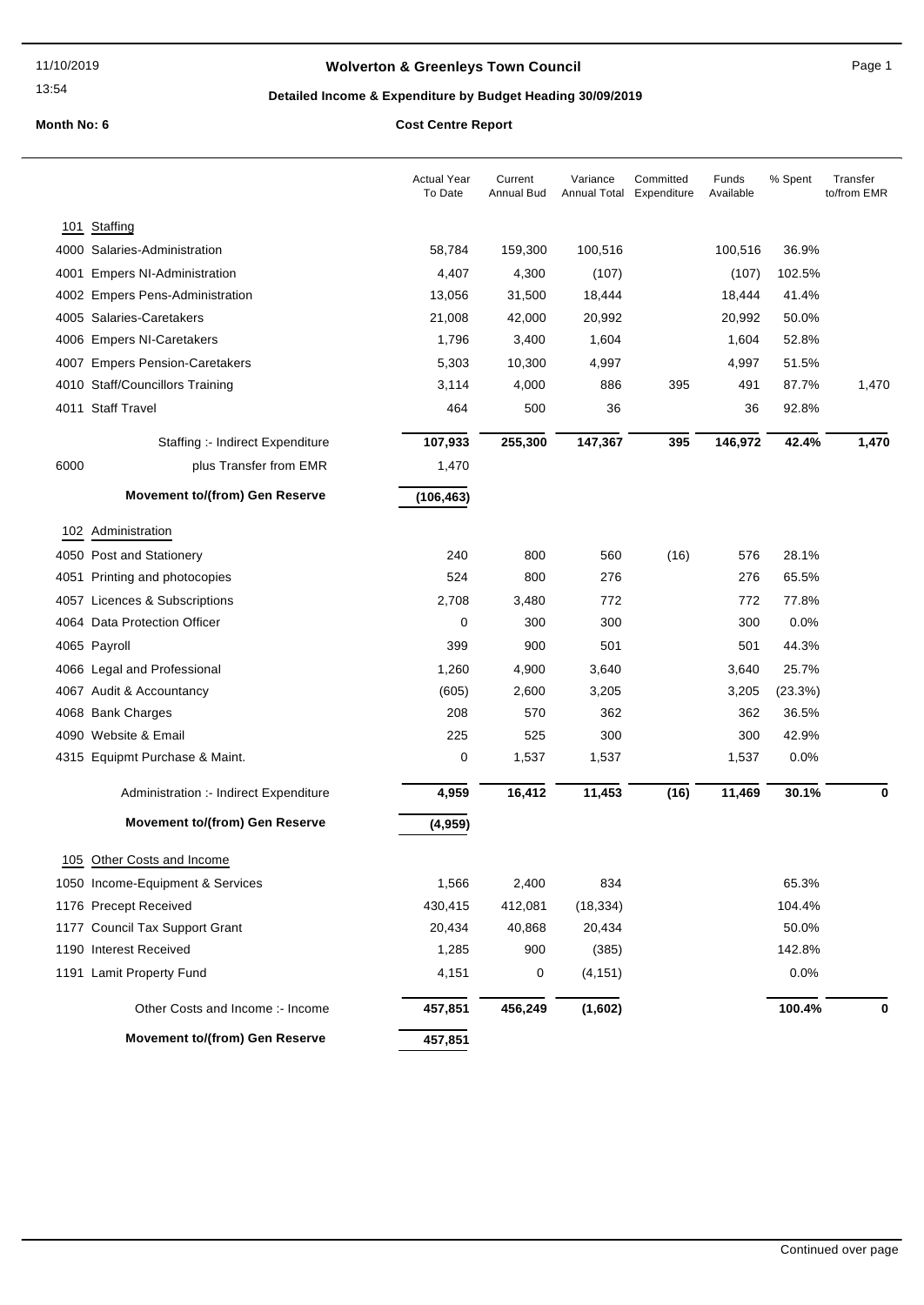## **Wolverton & Greenleys Town Council** Manual Page 2

## **Detailed Income & Expenditure by Budget Heading 30/09/2019**

|          |                                            | <b>Actual Year</b><br>To Date | Current<br><b>Annual Bud</b> | Variance<br>Annual Total | Committed<br>Expenditure | Funds<br>Available | % Spent | Transfer<br>to/from EMR |
|----------|--------------------------------------------|-------------------------------|------------------------------|--------------------------|--------------------------|--------------------|---------|-------------------------|
|          | 201 Town Hall-Running                      |                               |                              |                          |                          |                    |         |                         |
|          | 1000 Rent from Tenants                     | 10,365                        | 20,000                       | 9,635                    |                          |                    | 51.8%   |                         |
|          | 1007 Internet recharges                    | $\mathbf 0$                   | 540                          | 540                      |                          |                    | 0.0%    |                         |
|          | 1010 Library Recharges                     | 3,500                         | 7,000                        | 3,500                    |                          |                    | 50.0%   |                         |
|          | 1110 Income-Meeting Room                   | 619                           | 500                          | (119)                    |                          |                    | 123.8%  |                         |
|          | 1115 Income-Photocopying                   | 204                           | 300                          | 96                       |                          |                    | 68.0%   |                         |
|          | 1116 Income-Other                          | 332                           | 0                            | (332)                    |                          |                    | 0.0%    |                         |
|          | Town Hall-Running :- Income                | 15,020                        | 28,340                       | 13,320                   |                          |                    | 53.0%   | 0                       |
|          | 4058 IT Costs                              | 8,837                         | 3,600                        | (5,237)                  |                          | (5,237)            | 245.5%  | 2,430                   |
|          | 4100 Rates                                 | 5,897                         | 6,200                        | 303                      |                          | 303                | 95.1%   |                         |
|          | 4101 Water Charges                         | 200                           | 400                          | 200                      |                          | 200                | 50.0%   |                         |
| 4110 Gas |                                            | 434                           | 2,000                        | 1,566                    |                          | 1,566              | 21.7%   |                         |
|          | 4111 Electricity                           | 2,540                         | 4,325                        | 1,785                    |                          | 1,785              | 58.7%   |                         |
|          | 4115 Telephone                             | 156                           | 1,300                        | 1,144                    |                          | 1,144              | 12.0%   |                         |
|          | 4116 Internet                              | 271                           | 630                          | 359                      |                          | 359                | 43.0%   |                         |
|          | 4120 Town Hall-Minor Expenses              | 553                           | 1,500                        | 947                      | 27                       | 920                | 38.7%   | 240                     |
|          | 4125 Town Hall-Maintenance                 | 2,279                         | 2,000                        | (279)                    | 166                      | (445)              | 122.3%  | 197                     |
|          | 4126 Cleaning                              | 1,836                         | 3,800                        | 1,964                    |                          | 1,964              | 48.3%   |                         |
|          | 4128 Town Hall-Security                    | 1,082                         | 1,500                        | 418                      |                          | 418                | 72.1%   |                         |
|          | 4140 PWLB-Repayments                       | 20,476                        | 41,000                       | 20,524                   |                          | 20,524             | 49.9%   |                         |
|          | 4315 Equipmt Purchase & Maint.             | 1,146                         | 1,463                        | 317                      | 5,248                    | (4,931)            | 437.1%  |                         |
|          | Town Hall-Running :- Indirect Expenditure  | 45,709                        | 69,718                       | 24,009                   | 5,440                    | 18,569             | 73.4%   | 2,867                   |
|          | Net Income over Expenditure                | (30, 689)                     | (41, 378)                    | (10, 689)                |                          |                    |         |                         |
| 6000     | plus Transfer from EMR                     | 2,867                         |                              |                          |                          |                    |         |                         |
|          | <b>Movement to/(from) Gen Reserve</b>      | (27, 823)                     |                              |                          |                          |                    |         |                         |
|          | 202 Town Hall-Projects                     |                               |                              |                          |                          |                    |         |                         |
|          | 4315 Equipmt Purchase & Maint.             | 1,415                         | 0                            | (1, 415)                 |                          | (1, 415)           | 0.0%    | 1,415                   |
|          | Town Hall-Projects :- Indirect Expenditure | 1,415                         | 0                            | (1, 415)                 | 0                        | (1, 415)           |         | 1,415                   |
| 6000     | plus Transfer from EMR                     | 1,415                         |                              |                          |                          |                    |         |                         |
|          | <b>Movement to/(from) Gen Reserve</b>      | 0                             |                              |                          |                          |                    |         |                         |
|          | 203 Leased Assets                          |                               |                              |                          |                          |                    |         |                         |
|          | 1116 Income-Other                          | 421                           | 500                          | 79                       |                          |                    | 84.2%   |                         |
|          | Leased Assets :- Income                    | 421                           | 500                          | 79                       |                          |                    | 84.2%   | 0                       |
|          | 4152 Greenleys Depot                       | 1,872                         | 2,800                        | 928                      | 56                       | 872                | 68.9%   |                         |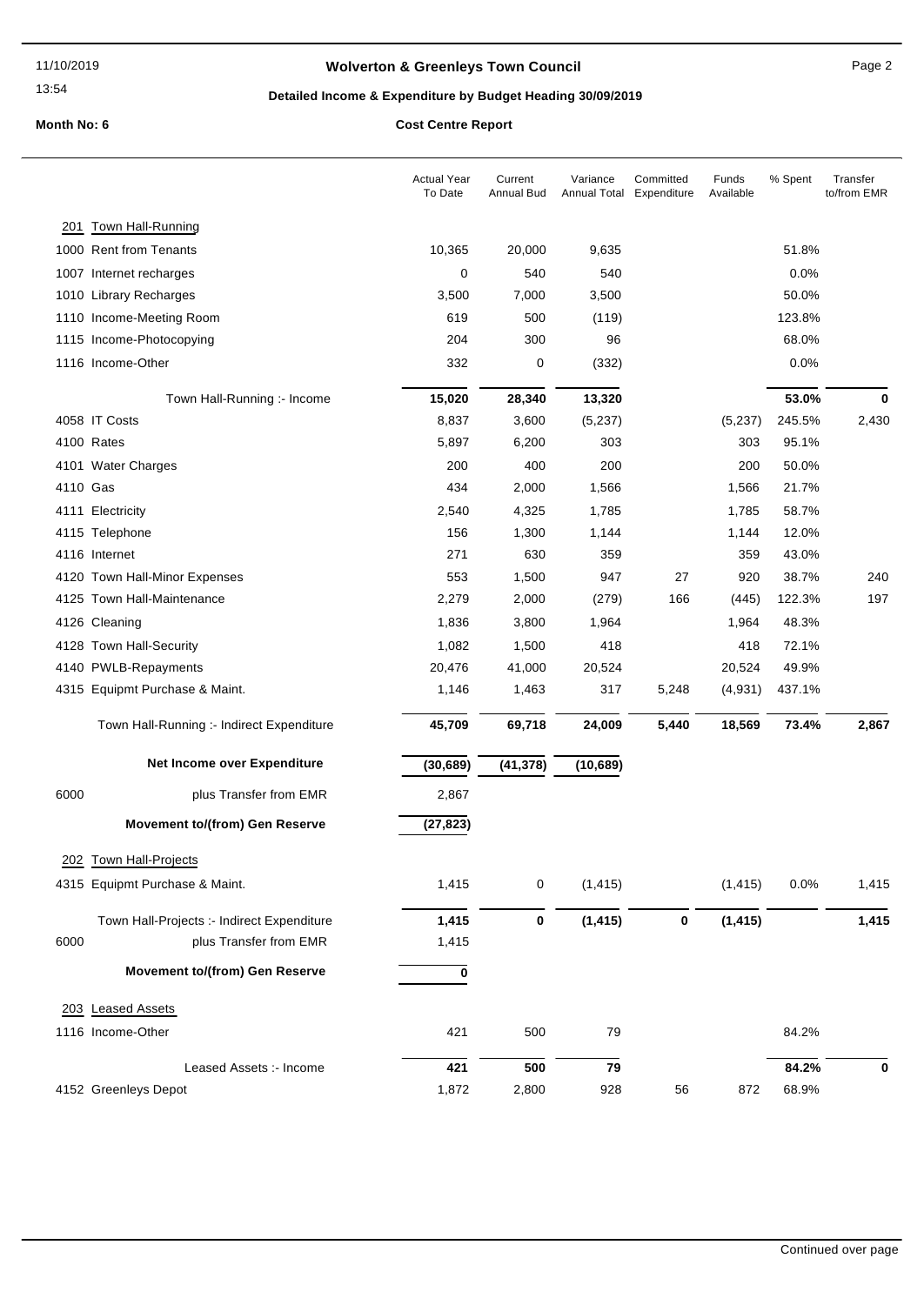## **Wolverton & Greenleys Town Council** Manual Page 3

## **Detailed Income & Expenditure by Budget Heading 30/09/2019**

|      |                                                 | <b>Actual Year</b><br>To Date | Current<br>Annual Bud | Variance<br>Annual Total Expenditure | Committed | Funds<br>Available | % Spent | Transfer<br>to/from EMR |
|------|-------------------------------------------------|-------------------------------|-----------------------|--------------------------------------|-----------|--------------------|---------|-------------------------|
|      | 4153 Water Tower                                | 651                           | 3,000                 | 2,349                                | 7         | 2,342              | 21.9%   |                         |
|      | 4155 Urban Farm                                 | 421                           | 500                   | 79                                   |           | 79                 | 84.2%   |                         |
|      | Leased Assets :- Indirect Expenditure           | 2,944                         | 6,300                 | 3,356                                | 63        | 3,293              | 47.7%   | 0                       |
|      | <b>Movement to/(from) Gen Reserve</b>           | (2, 523)                      |                       |                                      |           |                    |         |                         |
|      | 210 Allotments                                  |                               |                       |                                      |           |                    |         |                         |
|      | 1020 Community Orchard                          | $\pmb{0}$                     | 58                    | 58                                   |           |                    | 0.0%    |                         |
|      | 1021 Hodge Furze                                | 376                           | 200                   | (176)                                |           |                    | 188.2%  |                         |
|      | 1022 Old Wolverton                              | 34                            | 706                   | 672                                  |           |                    | 4.8%    |                         |
|      | 1023 Stacey Hill                                | 464                           | 5,809                 | 5,345                                |           |                    | 8.0%    |                         |
|      | Allotments :- Income                            | 874                           | 6,773                 | 5,899                                |           |                    | 12.9%   | 0                       |
|      | 4400 General Allotment Costs                    | 8,839                         | 0                     | (8,839)                              |           | (8,839)            | 0.0%    | 8,410                   |
|      | 4405 Stacey Hill Expenses                       | 1,020                         | 1,375                 | 355                                  | 111       | 245                | 82.2%   |                         |
|      | 4406 Hodge Furze                                | 787                           | 540                   | (247)                                |           | (247)              | 145.8%  | 502                     |
|      | 4407 Old Wolverton                              | 619                           | 484                   | (135)                                |           | (135)              | 128.0%  | 502                     |
|      | 4408 Orchard Allotments                         | 159                           | 350                   | 191                                  |           | 191                | 45.3%   | 19                      |
|      | Allotments :- Indirect Expenditure              | 11,424                        | 2,749                 | (8, 675)                             | 111       | (8, 785)           | 419.6%  | 9,434                   |
|      | Net Income over Expenditure                     | (10, 549)                     | 4,024                 | 14,573                               |           |                    |         |                         |
| 6000 | plus Transfer from EMR                          | 9,434                         |                       |                                      |           |                    |         |                         |
|      | <b>Movement to/(from) Gen Reserve</b>           | (1, 115)                      |                       |                                      |           |                    |         |                         |
| 301  | <b>Community Grants</b>                         |                               |                       |                                      |           |                    |         |                         |
|      | 1117 Income-Grants                              | 11,822                        | 0                     | (11, 822)                            |           |                    | 0.0%    | 2,222                   |
|      | Community Grants :- Income                      | 11,822                        | $\bf{0}$              | (11, 822)                            |           |                    |         | 2,222                   |
|      | 4200 Remembrance                                | 0                             | 900                   | 900                                  | 50        | 850                | 5.6%    |                         |
|      | 4201 Grants                                     | 1,082                         | 8,000                 | 6,918                                |           | 6,918              | 13.5%   |                         |
|      | 4207 CAB                                        | 1,663                         | 7,500                 | 5,837                                |           | 5,837              | 22.2%   |                         |
|      | <b>Community Grants :- Indirect Expenditure</b> | 2,745                         | 16,400                | 13,655                               | 50        | 13,605             | 17.0%   | 0                       |
|      | Net Income over Expenditure                     | 9,077                         | (16, 400)             | (25, 477)                            |           |                    |         |                         |
| 6001 | less Transfer to EMR                            | 2,222                         |                       |                                      |           |                    |         |                         |
|      | <b>Movement to/(from) Gen Reserve</b>           | 6,855                         |                       |                                      |           |                    |         |                         |
| 305  | <b>Community Projects</b>                       |                               |                       |                                      |           |                    |         |                         |
|      | 1002 BIB income                                 | 475                           | 0                     | (475)                                |           |                    | 0.0%    |                         |
|      | 1100 Income-Newsletter & Adverts                | 2,355                         | 3,600                 | 1,245                                |           |                    | 65.4%   |                         |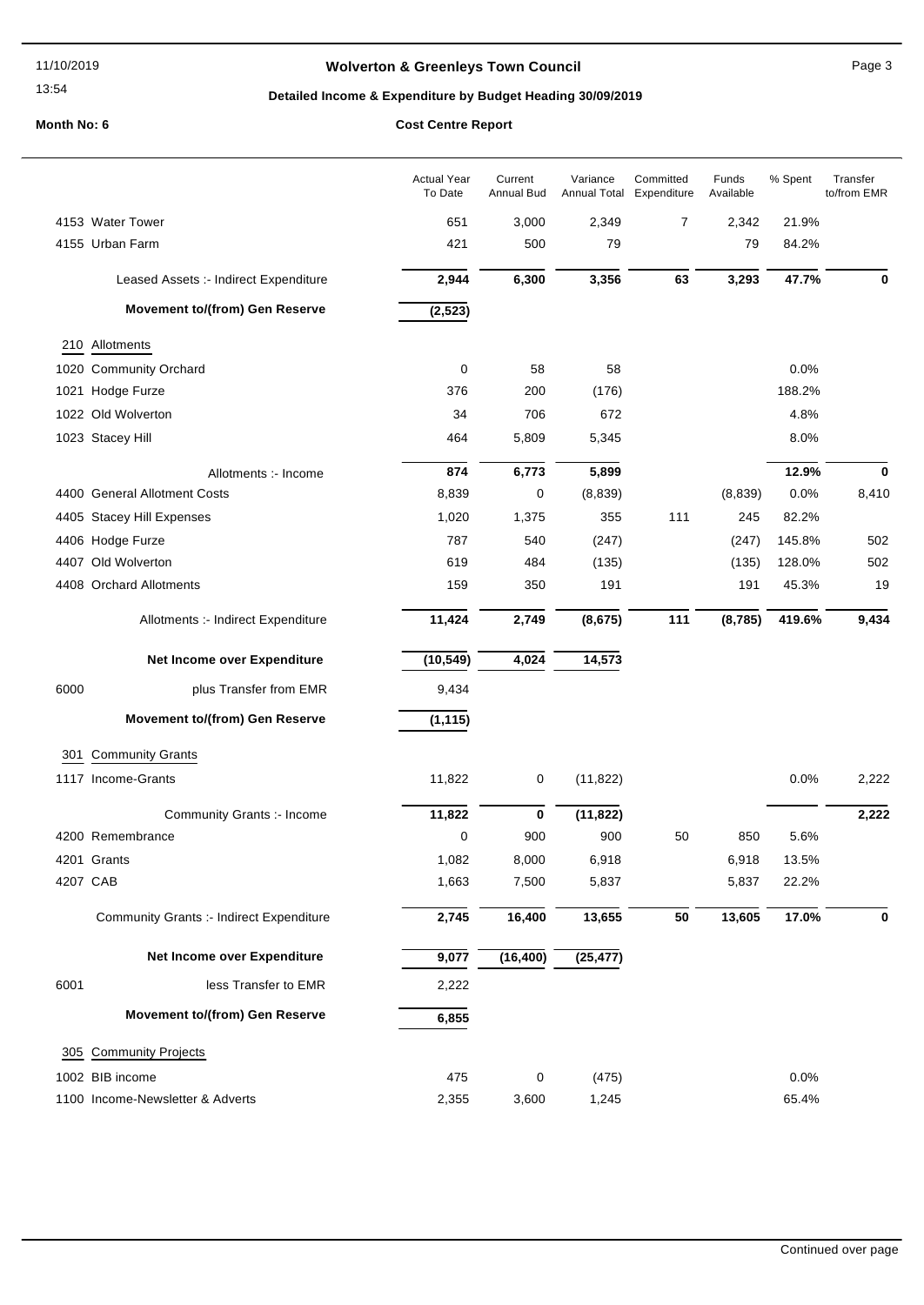#### 11/10/2019

#### 13:54

## **Wolverton & Greenleys Town Council Contract Contract Contract Page 4**

## **Detailed Income & Expenditure by Budget Heading 30/09/2019**

|          |                                                 | <b>Actual Year</b><br>To Date | Current<br><b>Annual Bud</b> | Variance<br>Annual Total | Committed<br>Expenditure | Funds<br>Available | % Spent | Transfer<br>to/from EMR |
|----------|-------------------------------------------------|-------------------------------|------------------------------|--------------------------|--------------------------|--------------------|---------|-------------------------|
|          | 1116 Income-Other                               | 183                           | 0                            | (183)                    |                          |                    | 0.0%    |                         |
|          | 1125 Hodge Lea Meeting Place                    | 3,341                         | 4,500                        | 1,159                    |                          |                    | 74.2%   |                         |
|          | Community Projects :- Income                    | 6,354                         | 8,100                        | 1,746                    |                          |                    | 78.4%   | 0                       |
|          | 4273 Greenleys Sports Day                       | 55                            | 0                            | (55)                     | 100                      | (155)              | 0.0%    |                         |
|          | <b>Community Projects :- Direct Expenditure</b> | 55                            | 0                            | (55)                     | 100                      | (155)              |         | $\bf{0}$                |
| 4209 BIB |                                                 | 2,508                         | 2,500                        | (8)                      | 125                      | (134)              | 105.3%  | 676                     |
|          | 4230 Floodlight Running Costs                   | 162                           | 375                          | 213                      |                          | 213                | 43.2%   |                         |
| 4231     | Digital Inclusion                               | 1,743                         | 2,000                        | 257                      |                          | 257                | 87.2%   |                         |
|          | 4235 Newsletter Costs                           | 11,309                        | 17,700                       | 6,391                    |                          | 6,391              | 63.9%   |                         |
|          | 4247 Public Meetings                            | 0                             | 200                          | 200                      |                          | 200                | 0.0%    |                         |
|          | 4261 Hodge Lea Meeting Place                    | 1,883                         | 4,500                        | 2,617                    | 21                       | 2,595              | 42.3%   |                         |
|          | 4262 Hodge Lea Croft Improvements               | 0                             | 20,000                       | 20,000                   |                          | 20,000             | 0.0%    |                         |
|          | 4263 Greenleys Community Garden                 | 6,390                         | 0                            | (6, 390)                 | (1,025)                  | (5,365)            | 0.0%    |                         |
|          | 4315 Equipmt Purchase & Maint.                  | 29                            | 0                            | (29)                     |                          | (29)               | 0.0%    | 29                      |
|          | 4379 New Projects                               | 1,536                         | 1,400                        | (136)                    |                          | (136)              | 109.7%  |                         |
|          | Community Projects :- Indirect Expenditure      | 25,561                        | 48,675                       | 23,114                   | (878)                    | 23,992             | 50.7%   | 705                     |
|          | Net Income over Expenditure                     | (19, 262)                     | (40, 575)                    | (21, 313)                |                          |                    |         |                         |
| 6000     | plus Transfer from EMR                          | 705                           |                              |                          |                          |                    |         |                         |
|          | <b>Movement to/(from) Gen Reserve</b>           | (18, 557)                     |                              |                          |                          |                    |         |                         |
|          | 310 Community Events                            |                               |                              |                          |                          |                    |         |                         |
|          | 1105 Income-Twinning                            | 0                             | 1,000                        | 1,000                    |                          |                    | 0.0%    |                         |
|          | 1106 Income - Fireworks                         | 0                             | 2,300                        | 2,300                    |                          |                    | 0.0%    |                         |
|          | 1108 Income-New projects                        | 70                            | 0                            | (70)                     |                          |                    | 0.0%    |                         |
|          | 1109 Income - Summer Festival                   | 590                           | 0                            | (590)                    |                          |                    | 0.0%    |                         |
|          | 1116 Income-Other                               | 30                            | 10,500                       | 10,470                   |                          |                    | 0.3%    |                         |
|          | Community Events :- Income                      | 690                           | 13,800                       | 13,110                   |                          |                    | 5.0%    | 0                       |
|          | 4274 Summer Festival                            | 5,224                         | 5,000                        | (224)                    | 708                      | (933)              | 118.7%  | $10$                    |
|          | 4275 Town Twinning                              | 1,264                         | 2,000                        | 736                      | 75                       | 661                | 66.9%   |                         |
|          | 4277 Fireworks                                  | 1,563                         | 10,000                       | 8,438                    | 485                      | 7,953              | 20.5%   |                         |
|          | 4278 Lantern Festival                           | 150                           | 5,140                        | 4,990                    | 450                      | 4,540              | 11.7%   |                         |
|          | 4279 Play/Youth, Young Pple, Arts&Des           | 0                             | 500                          | 500                      |                          | 500                | 0.0%    |                         |
|          | <b>Community Events :- Indirect Expenditure</b> | 8,201                         | 22,640                       | 14,439                   | 1,718                    | 12,721             | 43.8%   | 10                      |
|          | Net Income over Expenditure                     | (7, 511)                      | (8, 840)                     | (1, 329)                 |                          |                    |         |                         |
| 6000     | plus Transfer from EMR                          | $10$                          |                              |                          |                          |                    |         |                         |
|          | <b>Movement to/(from) Gen Reserve</b>           | (7, 501)                      |                              |                          |                          |                    |         |                         |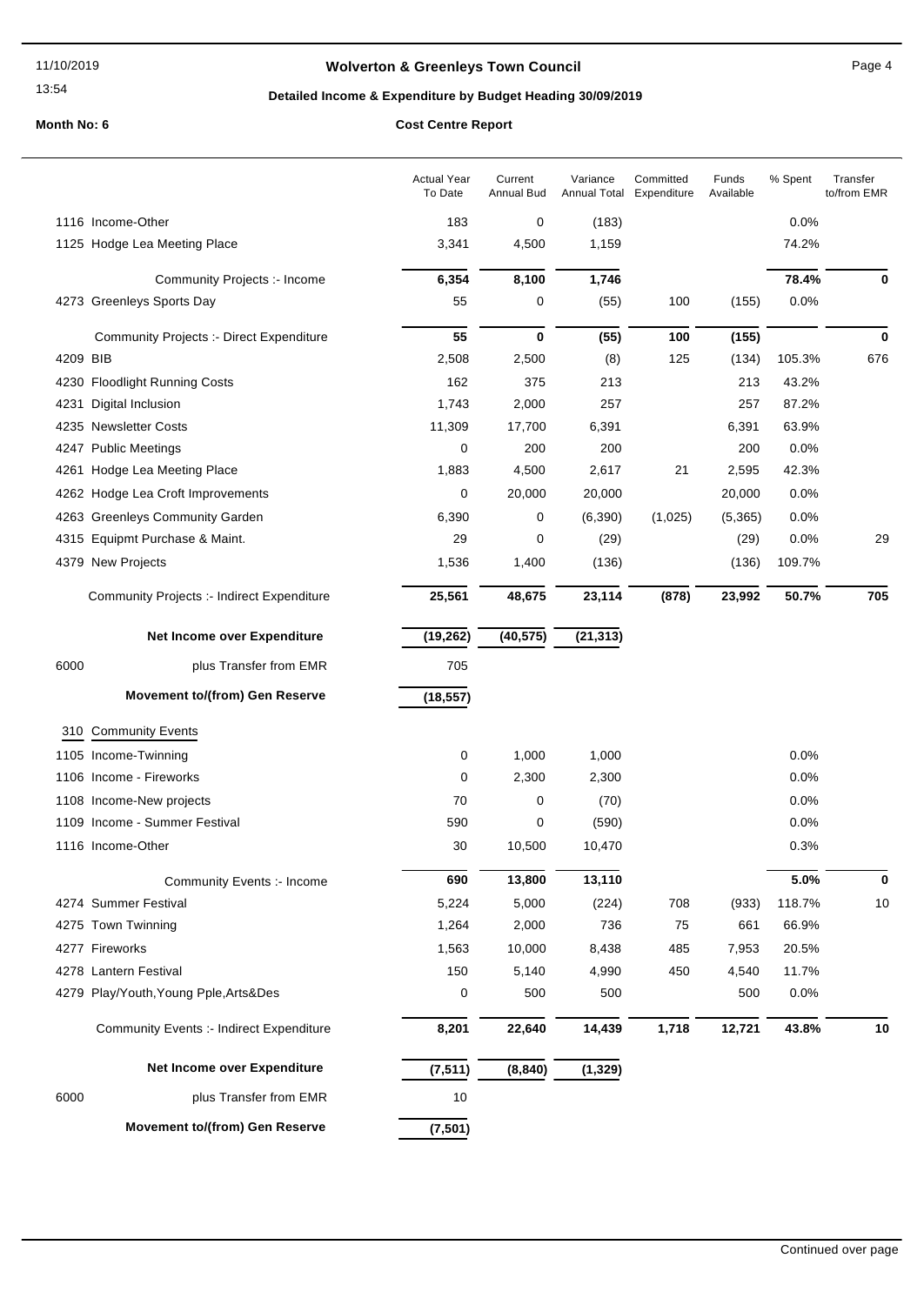## **Wolverton & Greenleys Town Council Page 5** Page 5

## **Detailed Income & Expenditure by Budget Heading 30/09/2019**

|      |                                              | <b>Actual Year</b><br>To Date | Current<br>Annual Bud | Variance<br><b>Annual Total</b> | Committed<br>Expenditure | Funds<br>Available | % Spent | Transfer<br>to/from EMR |
|------|----------------------------------------------|-------------------------------|-----------------------|---------------------------------|--------------------------|--------------------|---------|-------------------------|
| 401  | <b>Town Upkeep</b>                           |                               |                       |                                 |                          |                    |         |                         |
|      | 1116 Income-Other                            | 291                           | 0                     | (291)                           |                          |                    | 0.0%    |                         |
|      | Town Upkeep :- Income                        | 291                           | $\mathbf 0$           | (291)                           |                          |                    |         | $\bf{0}$                |
|      | 4302 Dog Waste Collection                    | 4,313                         | 10,112                | 5,799                           |                          | 5,799              | 42.7%   |                         |
|      | 4310 Caretaker Costs                         | 247                           | 100                   | (147)                           | 133                      | (281)              | 380.9%  | 234                     |
|      | 4315 Equipmt Purchase & Maint.               | 55,329                        | 0                     | (55, 329)                       |                          | (55, 329)          | 0.0%    | 54,563                  |
|      | 4316 Planting                                | 9,680                         | 13,160                | 3,480                           |                          | 3,480              | 73.6%   |                         |
|      | 4317 Benches                                 | 57                            | 0                     | (57)                            |                          | (57)               | 0.0%    |                         |
|      | 4319 Weed Machine Operation                  | 154                           | 0                     | (154)                           |                          | (154)              | 0.0%    |                         |
|      | 4320 Vehicle Running Costs                   | 751                           | 2,000                 | 1,249                           | 80                       | 1,169              | 41.6%   | 166                     |
|      | Town Upkeep :- Indirect Expenditure          | 70,531                        | 25,372                | (45, 159)                       | 213                      | (45, 372)          | 278.8%  | 54,964                  |
|      | Net Income over Expenditure                  | (70, 240)                     | (25, 372)             | 44,868                          |                          |                    |         |                         |
| 6000 | plus Transfer from EMR                       | 54,964                        |                       |                                 |                          |                    |         |                         |
|      | <b>Movement to/(from) Gen Reserve</b>        | (15, 276)                     |                       |                                 |                          |                    |         |                         |
|      | 405 Town Upkeep-Projects                     |                               |                       |                                 |                          |                    |         |                         |
|      | 4370 Christmas Lights                        | 0                             | 16,000                | 16,000                          | 10,735                   | 5,266              | 67.1%   |                         |
|      | 4379 New Projects                            | 2,996                         | 8,600                 | 5,604                           | 15,302                   | (9,698)            | 212.8%  | 163                     |
|      | 4385 Bloomer Siting & Town Trail             | 936                           | 0                     | (936)                           |                          | (936)              | 0.0%    | 936                     |
|      |                                              |                               |                       |                                 |                          |                    |         |                         |
|      | Town Upkeep-Projects :- Indirect Expenditure | 3,932                         | 24,600                | 20,668                          | 26,036                   | (5, 368)           | 121.8%  | 1,099                   |
| 6000 | plus Transfer from EMR                       | 1,099                         |                       |                                 |                          |                    |         |                         |
|      | <b>Movement to/(from) Gen Reserve</b>        | (2, 833)                      |                       |                                 |                          |                    |         |                         |
|      | 500 Council                                  |                               |                       |                                 |                          |                    |         |                         |
|      | 1195 Parish Partnership income               | 5,000                         | 0                     | (5,000)                         |                          |                    | 0.0%    |                         |
|      | Council :- Income                            | 5,000                         | 0                     | (5,000)                         |                          |                    |         |                         |
|      | 4119 Insurance                               | 281                           | 4,896                 | 4,615                           |                          | 4,615              | 5.7%    | 281                     |
|      | 4500 PCSO                                    | 7,164                         | 8,000                 | 836                             |                          | 836                | 89.5%   | 2,000                   |
|      | 4515 Councillor allowances & exp             | 215                           | 1,000                 | 785                             |                          | 785                | 21.5%   |                         |
|      | 4520 Parish Partnership Expenditure          | 0                             | 0                     | 0                               | 10,000                   | (10,000)           | 0.0%    |                         |
|      | 4525 Secret Garden & Community Orch          | 1,575                         | 700                   | (875)                           | 165                      | (1,040)            | 248.6%  |                         |
|      | 4531 Reserves                                | 0                             | 11,000                | 11,000                          |                          | 11,000             | 0.0%    |                         |
|      | 4540 CCLA Local Auth Prop Fund               | 2,814                         | 0                     | (2,814)                         |                          | (2,814)            | 0.0%    |                         |
|      | Council :- Indirect Expenditure              | 12,050                        | 25,596                | 13,546                          | 10,165                   | 3,381              | 86.8%   | 2,281                   |
|      | Net Income over Expenditure                  | (7,050)                       | (25, 596)             | (18, 546)                       |                          |                    |         |                         |
| 6000 | plus Transfer from EMR                       | 2,281                         |                       |                                 |                          |                    |         |                         |
|      | Movement to/(from) Gen Reserve               | (4, 768)                      |                       |                                 |                          |                    |         |                         |